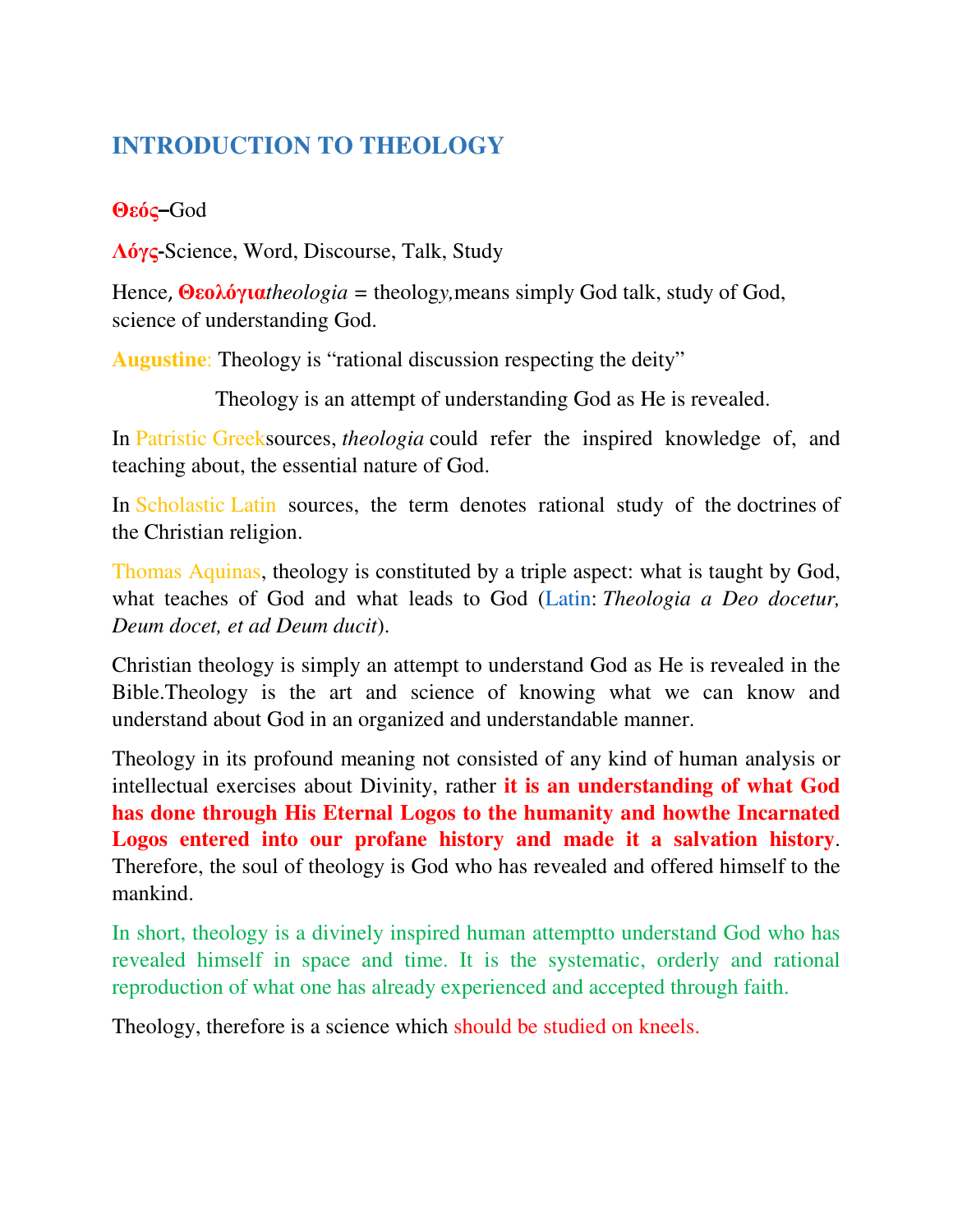### **Characteristics of Theology**

An authentic theology should be:

- **1, Biblical:** Theology should be fashioned out of Scripture and should go in accordance with Scripture**. Theology is born from the Bible, lives with the Bible and finds its end in the Bible.**
- **2, Trinitarian: Authentic theology should focus always on the mystery of most holy Trinity. Giving glory to the triune God is the purpose of theologizing.**
- **3, Ecclesial:** Any kind of theologizing should aim at edifying of the Ecclesia.
- **4, Liturgical:** Worshiping community as the basic unit of Church. Scripture, and theology was born in the heart of the worshiping community. Fashiona true worshiping community is thedistinguishingmark of true theology.
- **5, Based on the Patristic pedagogy:** Fathers of the Church are the champions of faith, they paved the way for theology and laid foundation of the faith**.**
- **6, Ecumenical:** aim of theology is to realize Jesus' desire "one flock and one shepherd".

## **Theology vs. Heresy**

It is important here to establish the difference between theology in its pure form and heresy, which is its corruption. A heresy is a corruption of dogma and departure from biblical faith through invalid argumentations on scripture. The Apostles warned against heretics who usually corrupt truth because of sensual mindedness and illogical twisting of scriptures (2Peter 3:16). Again, "But you, beloved, remember the words which were spoken before by the apostles of our Lord Jesus Christ: how they told you that there would be mockers in the last time who would walk according to their own ungodly lusts. These are sensual Persons, who cause divisions, not having the Spirit" (Jude 17-19).

For instance, in the third century, when a priest called Arius began to teach that Jesus was not God but was a created being.A proper andsystematic study of the Bible helped the Church Fathersto oppose his teaching and to give formulated expression to the doctrine of Trinity. There were heretical teachings all time in the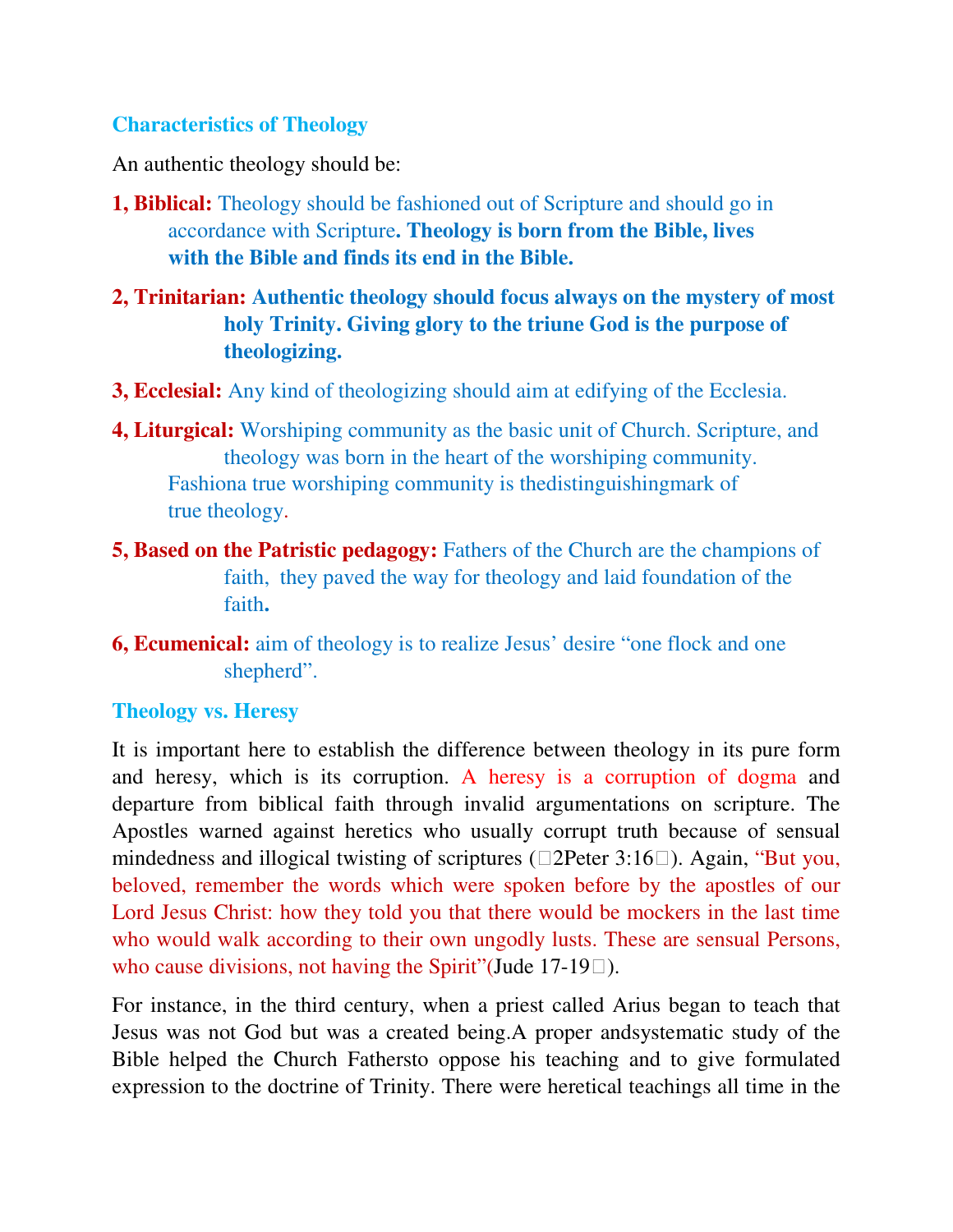Church.During the apostolic period there were people who adamantly argued for circumcision, adherence to Judaic customs etc. Later, Aryanism, Apolinarism, Docetism, Christian Gnosticism,Monophicitism, Nestorianism and so on... Our modern period is not devoid of heresy - think of the endless Pentecostal groups, new age churches, end day groups- Emmanuel emperor, Spirit in Jesus, Adventists etc.

A scientific study of theology and Scripture would help one to defend his faith from upcoming heresies.

### **Sources of Theology**

**1, Scripture: Scripture or the Scriptures refers to the Bible, including the Old and New Testaments.The primary source of all that is related God and Christian religion.** 

**2, Tradition: Tradition can be defined as the living faith of the dead, transmitted through generations. It is against traditionalism- dead faith of the living. It is the Apostles' preaching, example, and instructions passed down through their successor bishops and expressed in the life of the Church. Tradition is the errorless life of the Church which is guided by the Holy Spirit. It contains the salvific message transmitted and sustained through the Apostles, Church Fathers and life of the early Church. Many times tradition is misunderstood as a bundle of customs, practices etc. But tradition does not mean so in the Catholic Church.** 

**Three ancient Traditions:** 

**Greek- Alexandria, Antioch** 

**Latin -Rome** 

**Syriac- Edessa** 

**3, Liturgy-** *LexorandilexCredendi***- rule of prayer is the rule of faith. Liturgical experience for the Fathers was both the source and canon of their theological thought.St. Irenaeus suggested that one's theological opinion should be established by the Eucharist. Why liturgy is important for theology, because, mainly in liturgy we are encountering and experiencing the One about whom theologizing.** 

**4, Magisterium: It is the teaching office of the Church, consisted of the bishops headed by the Bishop of Rome, the Pope. The bishops and the Pope are formally considered to be the Apostles' successors.** 

**5, Reason: Role of human reason, Faith is not fully rational but fully reasonable.** 

**6,** *SensusFidei-*"**The** *sensusfidei* **refers to the instinctive sensitivity and discrimination which the members of the Church possess in matters of faith**.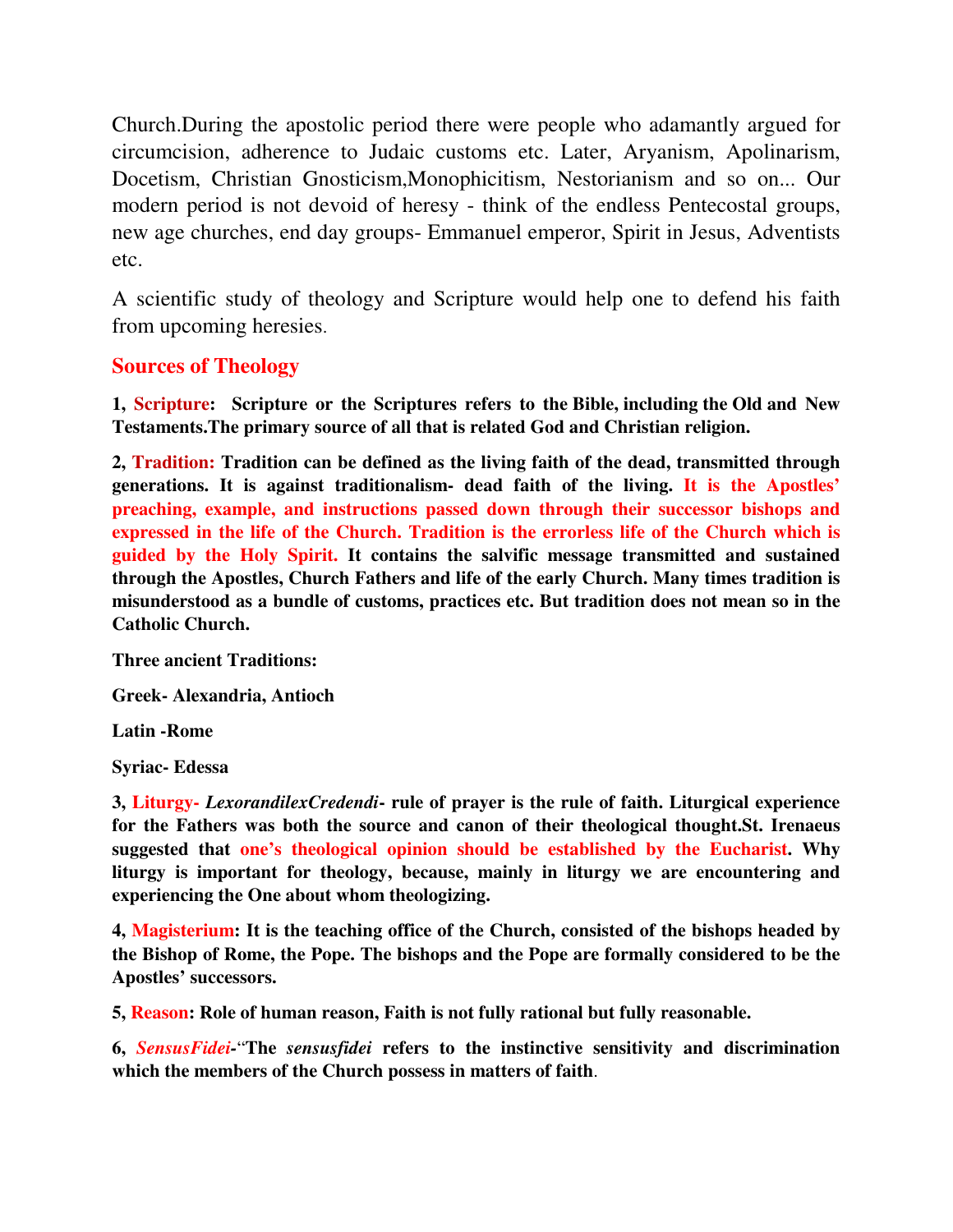## **The Branches of Theology**

**1. Biblical Theology**:It is both exegetical and theological study of the Old Testament and the New Testament involving also a study of Hebrew, Aramaic, and Greek. It involves exegetical studies of the biblical texts in the original languages.

**Old Testament Theology**. It is usually divided into six periods: Theology of the (1) Edenic Era (2) Noahic Era (3) Patriarchal Era (4) Mosaic Era (5) Monarchial Era and (6) Prophetic Era.

**New Testament Theology**. It is usually divided into seven thoughts: Theology of (1) the Synoptics (2) Acts (3) James (4) Paul (5) Hebrews (6) Peter and Jude (7)John.

**Second Vatican Council: "the 'study of the sacred page' should be the very soul of theology" (DV §11), and by Pope Benedict XVI: "Dogma is by definition nothing other than an interpretation of Scripture".**

### **2. Historical Theology:**

It is a study of Church History and the historical development of the theological concepts, teaching, and confessions. The main divisions are- (1) Ancient Theology (1st Century-A.D. 590), (2) Medieval Theology (A.D. 590-1517), (3) Reformation Theology (1517-1750), (4) Modern Theology (1750-1960) (6) study of Contemporary theologies such as Liberal Theology (which usually doesn't accept the infallibility of Scriptures, sin, atonement, and the Second Return), Neo-Orthodox Theology (which emphasizes on personal faith above propositional theology and doesn't regard historicity and infallibility of Bible as important), Radical Theology (treats Biblical accounts as mythological and assumes an atheistic texture), Liberation Theologies (Black, Feminist, Dalit, etc. that look for socio-economic emancipatory themes in Biblical Theology).

### **3. Systematic Theology:**

It is a systematic and logical presentation of the content of Christian faith (dogmas) and the foundation of the Christian way of life (ethics). The chief disciplines within it are:

1, Fundamental theology-Three areas of F.T. Revelation, Faith and Theological Anthropology.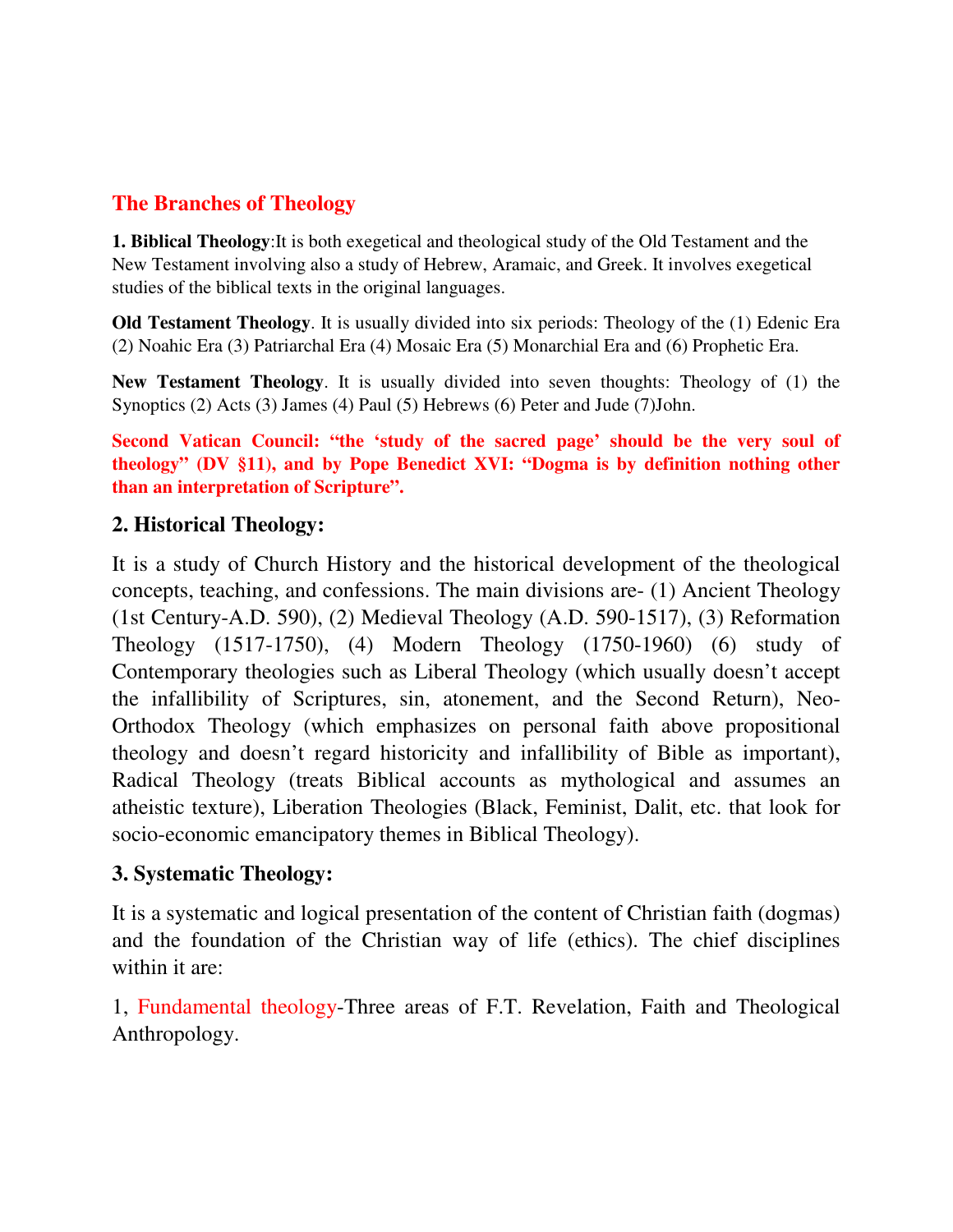2, Apologetics (defense of faith which also involves studies in philosophy and religion), and Patrology- study of the teachings of the Fathers of the Church [From ST. Clement of Rome to St. Isidor ,636]

3, Dogmatic Theology (content of faith). The chief divisions are- Theology Proper (Doctrine of God- Trinity, Christology (Doctrine of Christ), Pneumatology (Doctrine of the Holy Spirit).Grace, Angelology and Demonology (Doctrine of Angels and Demons), Mariology, Ecclesiology (Doctrine of the Church), and Eschatology - Doctrine of End days).

## **4, Practical Theology:**

It is the theological study of ministerial practice. The chief disciplines within it are -Worship (Liturgy), Sacramental theology, Moral Theology, Sermon (Homiletics), Pastoral Care (Poimenik), Community Care (Diakonie), Educational Work in School and Community (Pedagogy of Religion), and Missiology (A study of the nature, history, purpose, and procedure of Missions).

## **Development of Theology- a Historical Overview**

**1, Evangelists and** *Hagiographers***–**the first theologians. New Testament is not only the source of theology but also the theology itself. It witnesses how the apostles and early church understood the Mystery of Jesus. The New Testament writers are the first interpretators of divine mystery and therefore NT is called as "Normative Theology".

**2, Apostolic Period: Apostles and their direct disciples preaching, period of oral transmission** [nucleus of first century kerygma – Jesus is the foretold Messiah and Son of God, who offered himself as a sacrifice on the Cross for the redemption of humanity from the reign of sin, now in his name salvation is announced to all, repent and believe in him as the sole Lord and God]. Period near to the day of the Lord. Molding time of Scripture and theology, period when Scripture began to separate from Tradition.

#### Creed of the Apostles

**3, Patristic Period** [After the period of Apostles still A.D. 636 in West (Isidore of Seville) and still 700 in the east (John Damascene. The Church Fathers are listed under three groups: Greek, Latin and Syriac.Catholic Church consider their teaching next to Bible. They are the Pillars of the Church- St. John Paul II.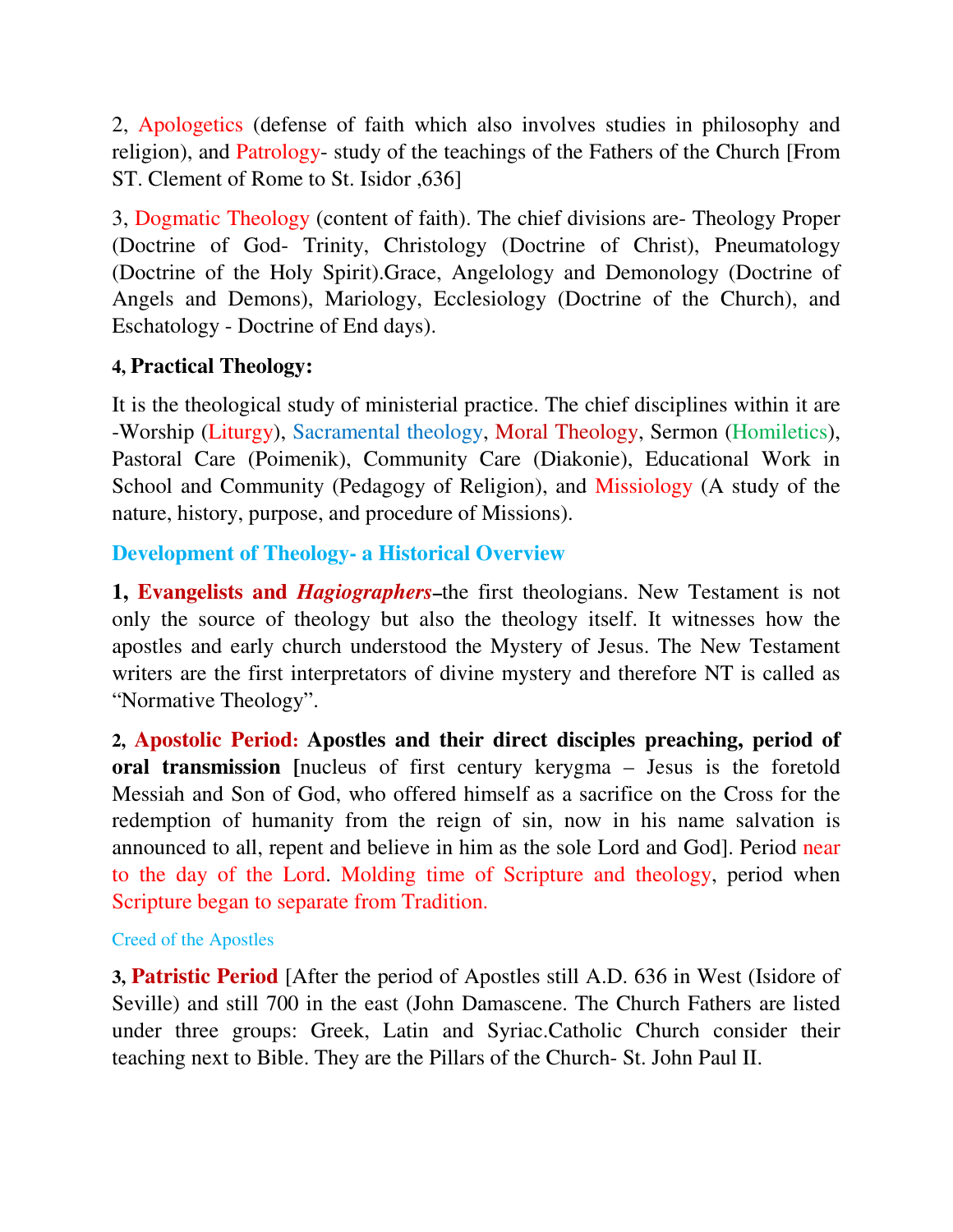During their time happened the development of major catechetical centers-Rome, Antioch, Alexandria and Edessa.Period of great Apologists. They addressed and defended questions regarding faith, Trinity- one God in three persons, Trinitarian relationship-**περιχώρησις** *perikhōrēsis*, "rotation"- a term referring to the relationship of the three persons of the triune God to one another,the "interpenetration" of the three persons of the Trinity. [First 7 ecumenical council addressed these issues].

Role of sacraments in Christian life, Christian morals, norms of worship etc.

Formulation of the Creed- Nicaea (325)- Constantinople (381).

#### **Most important Church Fathers,**

**St. Clement of Rome**, third successor of St. Peter, **St. Ignatius of Antioch**-bishop of Antioch from 70-107. St. **Justin Martyr**-the greatest apologist of all times, **St. Iranaeus of Lyons**- father of theology, **Origen of Alexandria**-a crucial figure to the whole development of Christian thought, Tertullian, **St. John Chrysostom of Constantinople 349-407, St. Jerome –the Biblist 347-419, St. Ephrem the Syrian 306-373, and St. Augustine- Doctor of Grace.** 

**Major Ecumenical Councils of Patristic Period: Nicea-325 against Aryanism affirmed the divinity of Son (homoosius-consubstatial). Constantinople I-381 against the Macedonians who denied the divinity of the Holy Spirit (this was also known as Pneumatomachianism) affirmed the divinity of Holy Spirit. Headed by Emperor Theodosius and Gregory Nazianzus. Unify Christianity was another chief motive. Ephesus 431-against Nestorianism-condemned the teachings of Nestorius, Patriarch of Constantinople, who held that the Virgin Mary may be called the** *Christotokos***, "mother of Christ" but not the** *Theotokos***, "mother of God".Cyril, Patriarch of AlexandriavsNestorius, Patriarch of Constantinople.Chalcedon- 451. Its principal purpose was to assert the orthodox Catholic doctrine against**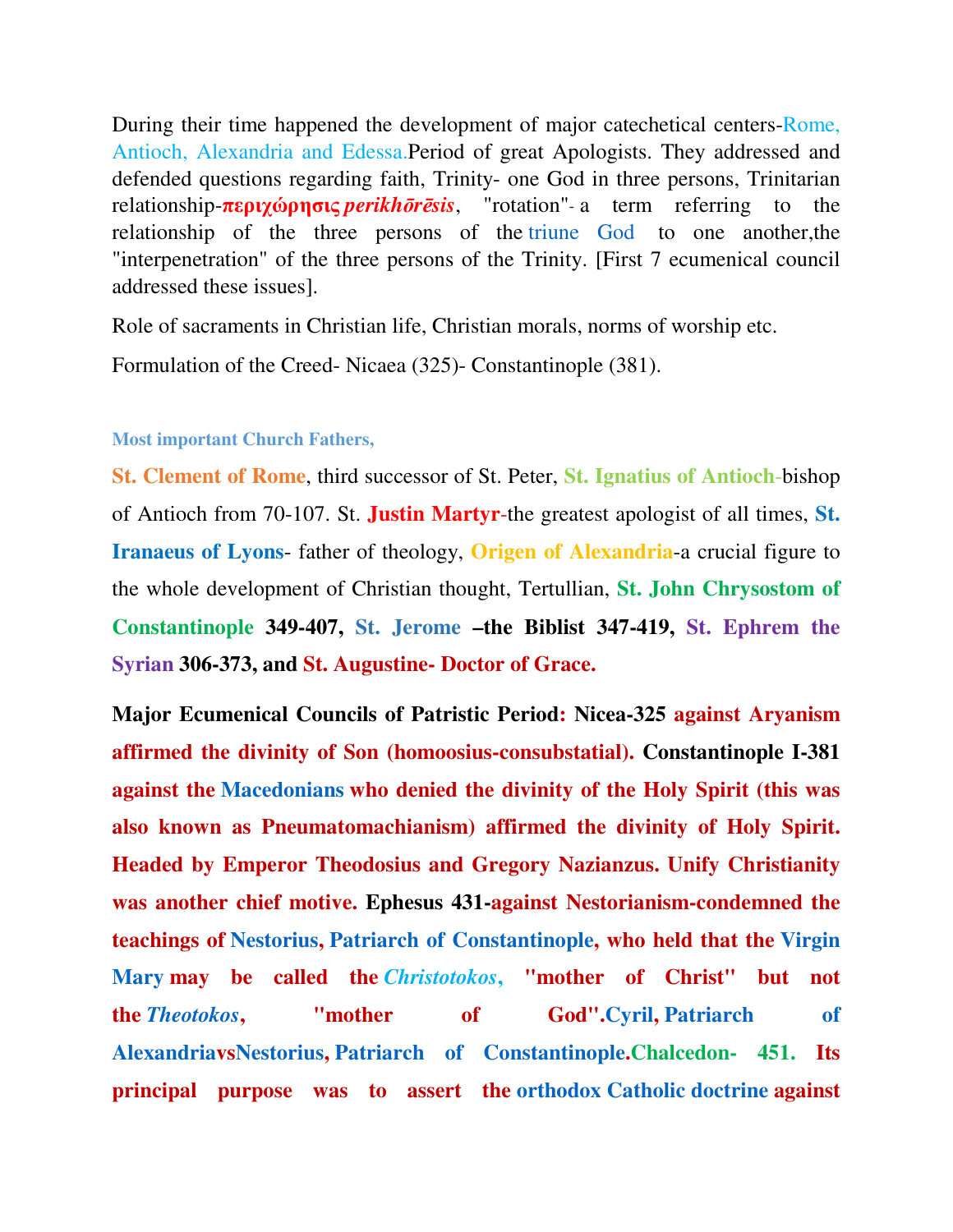**the heresy of Eutyches and the Monophysites-the human nature was completely absorbed by the Divine.** 

**These four council were the great milestones of the Catholic theological progression.** 

### **4, Scholastic Period**

In its strict technical sense, scholasticism means "that which is related to the schools" and refers to the way of teaching and presenting theology which arose in the medieval university classroom.The Greek term*scholastikos* or its Latin equivalent *Scholasticus*designate a professional Theologian.Scholastic theology was an attempt to unify Greek philosophy with Christian dogmas. Scholasticism attempted to reconcile the ancient classical Greek philosophers especially Aristotle with Christian theology. Scholasticism is an attempts to reconcile Faith and Reason. They constructed theology over the Aristotelian philosophical principles. St. Anselm Canterbury, Peter Abelard,Alexander of Hales (ca. 1185-1245), Albert the Great (d. 1280), Bonaventure (1221-74), Thomas Aquinas (1225-1274), Duns Scotus (ca. 1266-1308), William of Ockham (ca. 1287-1347) and Gabriel Biel (ca. 1420-95) are the renowned scholastic theologians.

Early Scholastics-1000-1250

High Scholastic- 1250-1350

Late Scholastic 1350-1500

**St. Anselm Canterbury 1033- 1109**. Father of Scholasticism.

[*Nequeenimquaeroutcredem, sed credo utintelligam.* For I do not seek to understand so that I may believe; but I believe so that I may understand]

"For I do not seek to understand in order to believe, but I believe in order to understand. For I believe this: unless I believe, I will not understand."]

#### **St. Thomas Aquinas**[1225-1274]

 St. Thomas Aquinas due to his endowers to synthesize philosophy and theology, known as the **Aristotle of Christianity.** 

**"It is necessary to posit something which is necessary of itself, and has no cause of its necessity outside of itself but is the cause of necessity in other things. And all people call this thing God."**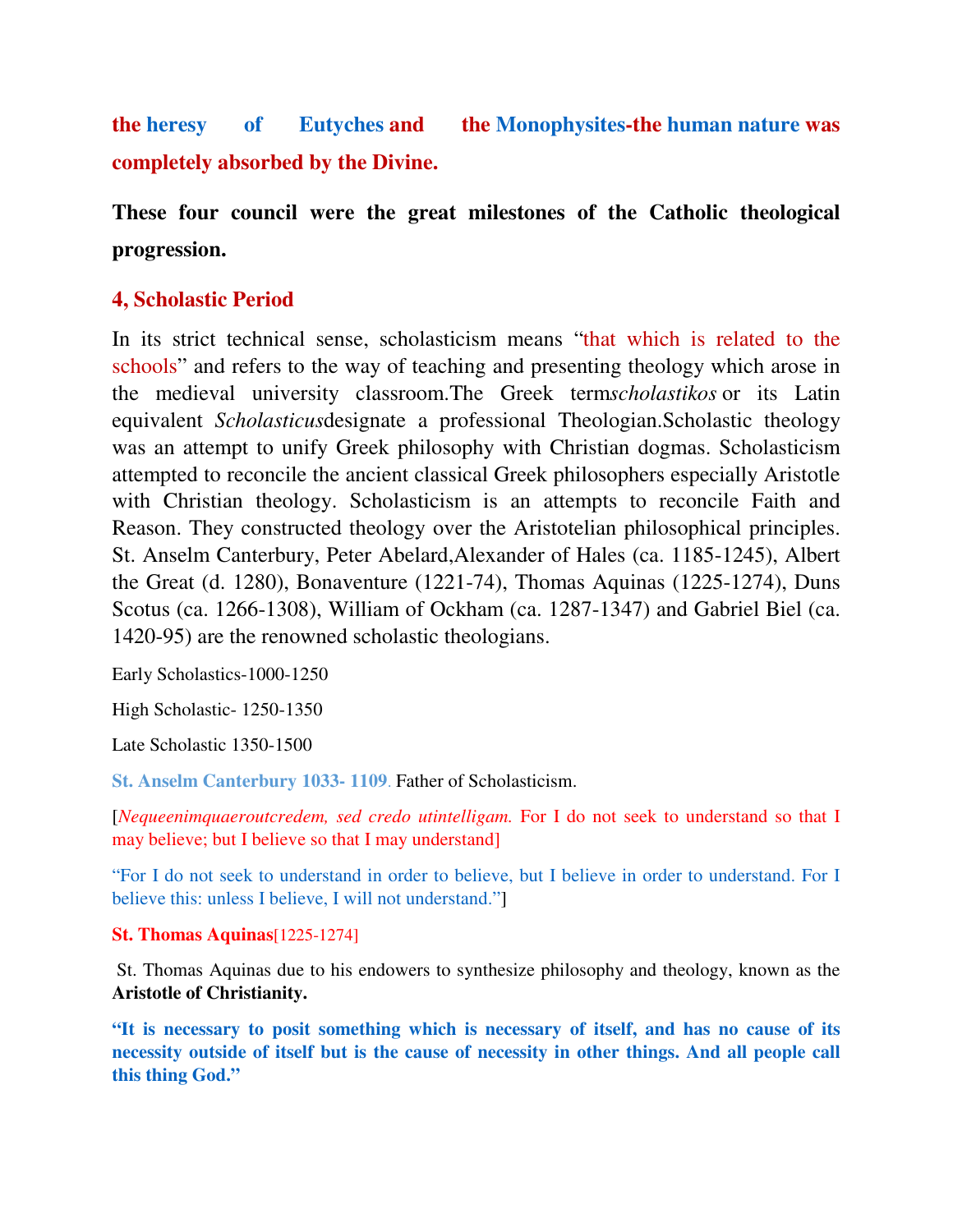By the emergence of reformation theology which up held that reason cannot help to know God, scholasticism declined. Moreover, scholasticism failed to place Scripture and Tradition at a place actually they deserved. Over emphasis of reason and efforts to philosophize truths of faith were another draw backs of scholasticism.

Reformation movements can be positively evaluated as an effort to free theology from scholasticism. Luther tried to bring back Christian theology to its Biblical sources, he aspired for a Scripture based theology- *Sola Scritura*.

But their creative proposals did not have acceptance. Church again tried to follow the scholastic pattern to explain faith. Catholic theologians could not read the signs of time, they failed to develop a theology which has smell of life.

**Council of Trent- 1545-1563:**Against Protestant revolution. The Council issued condemnations of what it defined to be heresies committed by proponents of Protestantism, and also issued key statements and clarifications of the Church's doctrine and teachings, including scripture, the Biblical canon, sacred tradition, original sin, justification, salvation, the sacraments, the Mass, and the veneration of saints.

## **5, Theology in the Modern period**

 $20<sup>th</sup>$  century is known as the century of the Church. Theology, from its scholastic hangings freed itself. Richness of Scripture, Liturgy and Tradition regained. New concept of ecclesiology- Church as people of God developed. Scripture, got predominance in the theological process. Emergence of contextual theologies is something very special to the  $20<sup>th</sup>$  century.

Theology in the modern period has suffered great attacks from philosophical trends and isms such as Rationalism, Idealism, Empiricism, Existentialism, Marxism, Humanism, Pragmatism, Liberalism, Personalism, and Feminism etc. Risk of a  $20<sup>th</sup>$ century theologian is to address these isms and maintain the Catholic faith amidst their invation alive.

Second Vatican Council 1962-65- an epoch making event in the modern history of theology. 21st ecumenical council of the Roman Catholic Church, announced by Pope John XXIII, as a means of spiritual renewal for the church and as an occasion for Christians separated from Rome to join in a search for Christian unity.It sought, in the words of Pope John XXIII, *aggiornaménto*, "to bring the church up to date," and many of the council's decrees did bring the church into the modern world.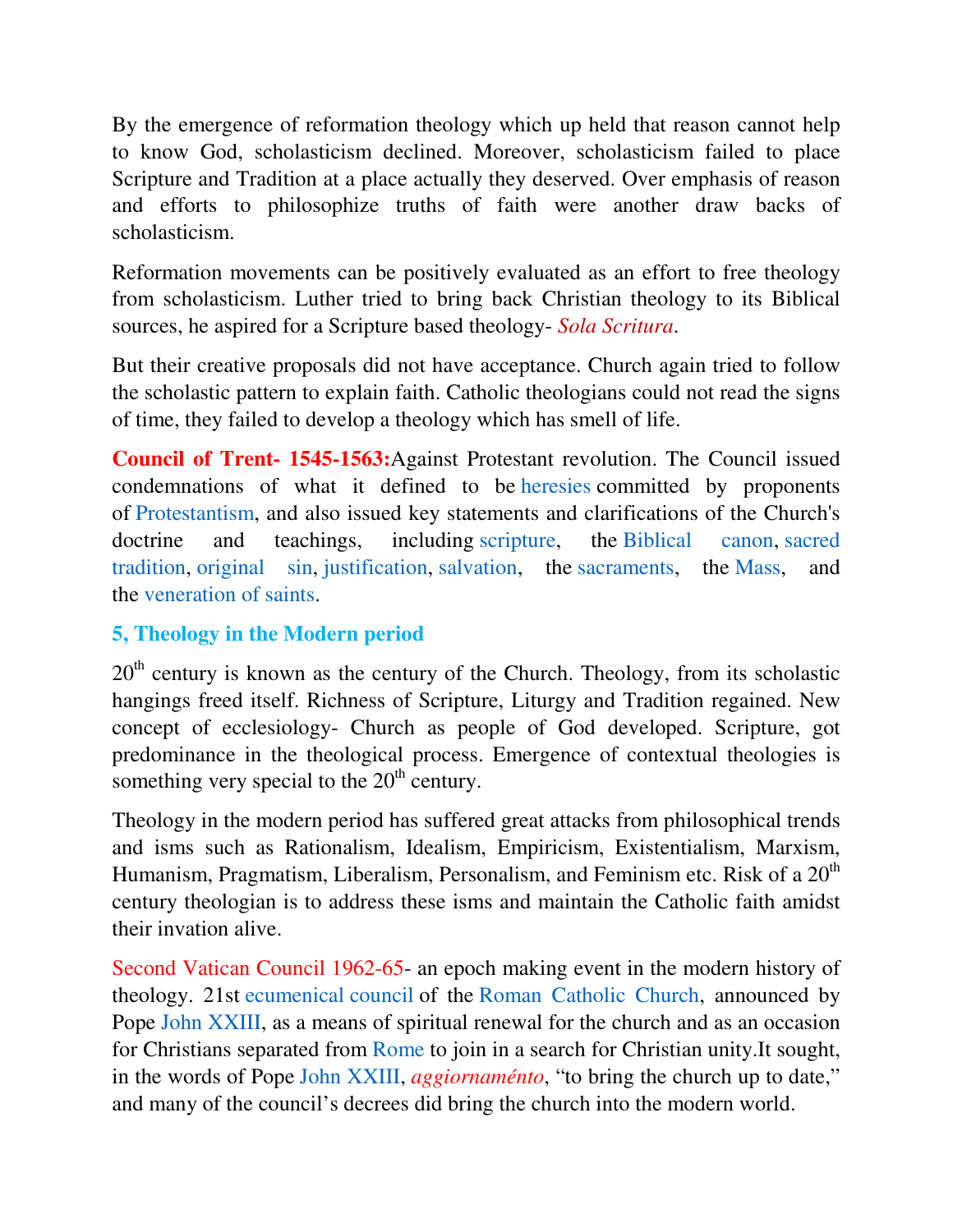Biblical studies got predominance in the Catholic theological circles. (*Dei Verbum*, *DivinoafflanteSpiritu*(1943), *Verbum Domini,* Interpretation of the Bible in the Church).

Ten modern day theologians whom one should know:

- Henri de Lubac, *Medieval Exegesis*
- Yves Congar, *Tradition and Traditions*
- Karl Rahner, Dogmatics
- Jean Daniélou, *God and the Ways of Knowing*
- Dietrich Bonhoeffer, *Ethics*
- Edward Schillebeeckx
- Walter Kasper, dogmatic theologian
- Joseph Ratzinger
- Hans Urs von Balthasar
- Avery Dulles, *Theology of Revelation*

## **A General Introduction to Bible**

Bible- *Biblos* (a port situated 40 km away from Beirut, Lebanon papyrus sheets exported from here, that which is from biblos- biblia), *BIblia,* Bible – The Book.

How many Bibles

Catholic 73 books – 46+27 (7 books known as Deutro- canonical)

Protestant 66 Books -39+27

#### **Deutro Canonical Books:**

- The *Book of Tobit*
- The *Book of Judith*
- The *First Book of Maccabees*, also called *1 Maccabees*
- The *Second Book of Maccabees*, also called *2 Maccabees*
- The *Wisdom of Solomon*, also called The *Book of Wisdom*
- The *Book of Sirach*, also called *Ecclesiasticus*
- The *Book of Baruch*, with the *Letter of Jeremiah* as its last chapter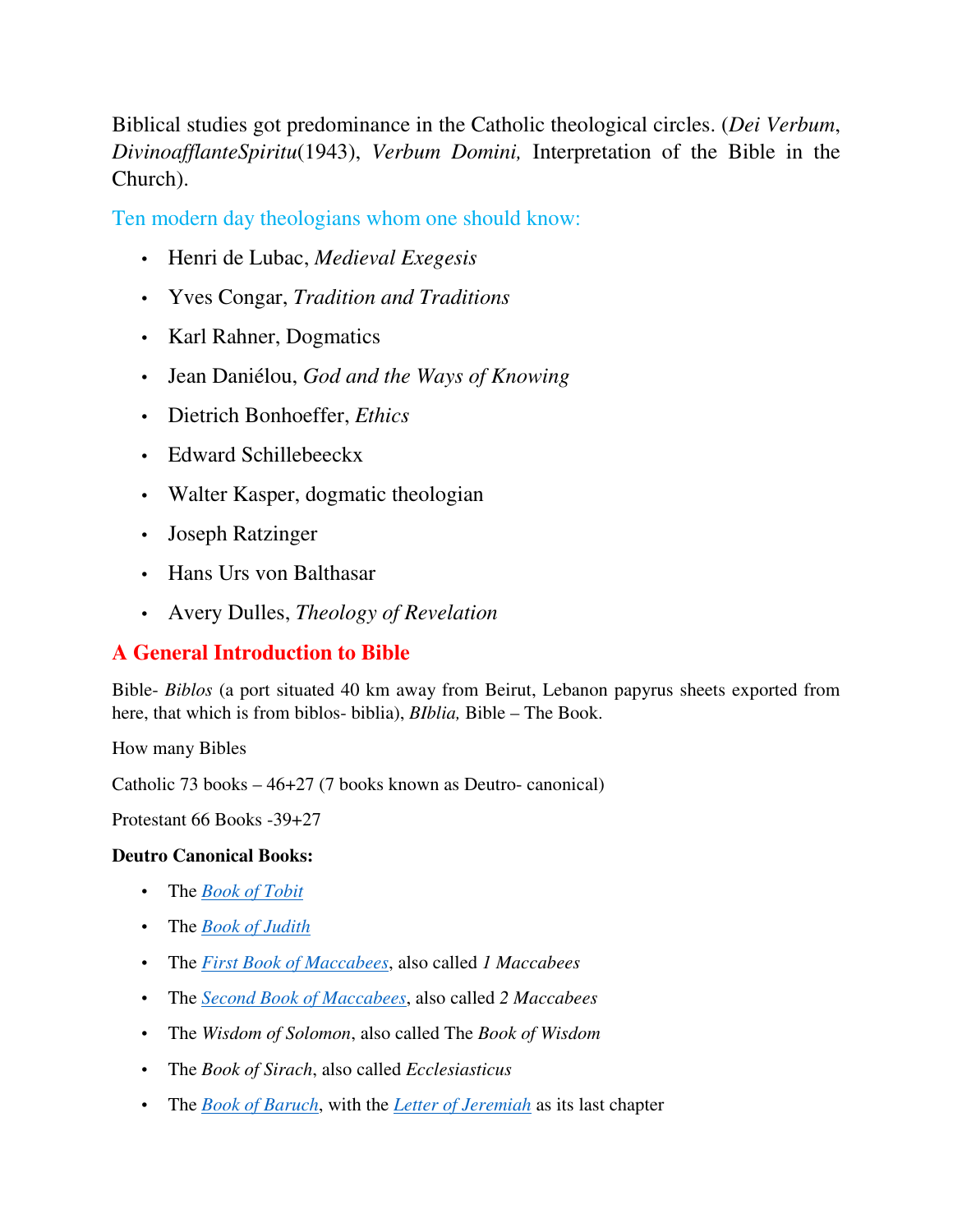Early Christians read the Greek translation of the Old Testament, the Septuagint. It included the seven deuterocanonical books. There is only one Bible which from the apostolic period is preserved by the Catholic Church. Protestant Bible is a16th century aberration of Scripture. If Catholics added the deuterocanonical books in 1546, then Martin Luther beat us to the punch: He included them in his first German translation, published the Council of Trent. They can also be found in the first King James Version (1611) and in the first Bible ever printed, the Gutenberg Bible (a century before Trent). In fact, these books were included in almost every Bible until the Edinburgh Committee of the British Foreign Bible Society excised them in 1825. Until then, they had been included at least in an appendix of Protestant Bibles. It is historically demonstrable that Catholics did not add the books, Protestants took them out.

Martin Luther makes a pertinent observation in the sixteenth chapter of his *Commentary on St. John* "We are obliged to yield many things to the papists [Catholics]—that they possess the Word of God which we received from them, otherwise we should have known nothing at all about it."

#### **Formation of the Canon of Bible:**

The Catholic canon was set at the Council of Rome (382), the same Council commissioned Jerome to compile and translate those canonical texts into Latin (Vulgate ), under Pope St. Damasus, St. Jerome and St. Ambrose, the council gave a complete list of the canonical books of both the Old Testament and the New Testament (it is also known as the*DecretumGelasianum* - 'Gelasian Decree' because it was reproduced by Gelasius in 495), which is identical with the list given by Trent council. In the wake of the Protestant Reformation, the Council of Trent (1546) affirmed the Vulgate as the official Catholic Bible. Early Church followed the Canon of LXX for Old Testament Books, not the anti- Christian Jamnian Canon as Protestant churches did. Regarding the NT canon they accept Council of Rome but for OT canon they follow a Jewish Council –Council of Jamnia, (90-130). At the Council of Rome in 382, the Church decided upon a canon of 46 Old Testament books and 27 in the New Testament. This decision was ratified by the councils at Hippo (393), Carthage (397, 419), II Nicea (787), Florence (1442), and Trent (1546).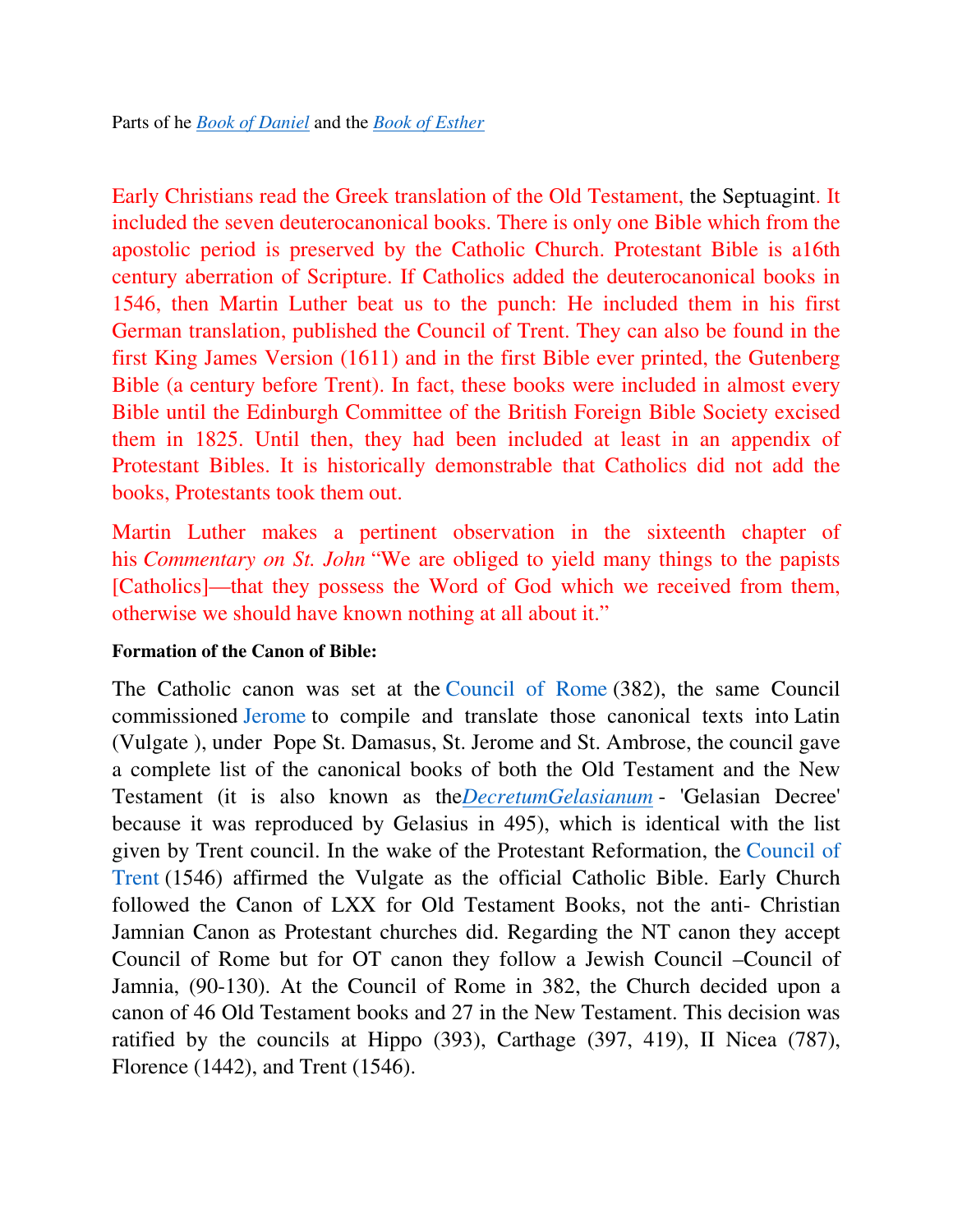**Jewish council of Jamnia: They shaped the Canon of Jewish Scripture (TaNaK) and the possibility of new Jewish faith and life without sacrifices, priesthood and the centrality of the Jerusalem Temple. Its aim was to confront two historical dilemma: Emergence and growth of Christianity within Judaism, Destruction of Temple.** 

#### **Translations of the Bible**

**LXX – Septuagint: Greek translation of the Hebrew Scripture (OT) around 280 B.C.The large majority of Old Testament references in the New Testament are taken from the Greek Septuagint—which includes the deuterocanonical books, as well as apocrypha both of which are called collectively** *anagignoskomena***. Several appear to have been written originally in Hebrew, but the original text has long been lost. Archaeological finds in the last century, however, have provided a text of almost two-thirds of the book of Sirach, and fragments of other books have been found as well. The Septuagint was widely accepted and used by Jews in the first century, even in the region of Roman Judea Province, and therefore naturally became the text most widely used by early Christians.** 

**Vulgate – Latin Translation of Bible by St Jerome 5th Century A.D.** 

**Pshitha – Syriac Translation of Bible, 6th Century A.D.** 

**Most trust worthy copy of OT- which is according the Biblical scholarship nearest to the Original: BibliaHebraicaStutgartenzia or BibliaHebraica Quinta.** 

**NT – NA 28th edition or NuovumTestamentumGreace.** 

**First English version King James Version (protestant)** 

**Malayalam –** *Sathyavedapusthakam* **1910 (CMS Missionaries Protestant).** 

**Bible has been fully or partially translated into 2993 languages.** 

### **Inspiration**

*Theopneustos*- God breathed"- word used in 2 Timothy 3:16 to denote that Bible is divinely inspired. **"Every scripture inspired of God is also profitable for teaching, for reproof, for correction, for instruction which is in righteousness."** The Greek word *theopneustos* is actually a compound term. Its two parts (theos and pneustos) literally mean "God-breathed." The Bible, including both the Old and New Testaments, is a divine revelation, the original autographs of which were verbally inspired by the Holy Spirit.

#### **Author**: Divine and Human

Holy Spirit is the author but at the same time it does mean that,

 It is not dictation, not subsequent approbation. This implies that God is the source or origin of what is recorded in Scripture. God, through the Holy Spirit, used human authors to write what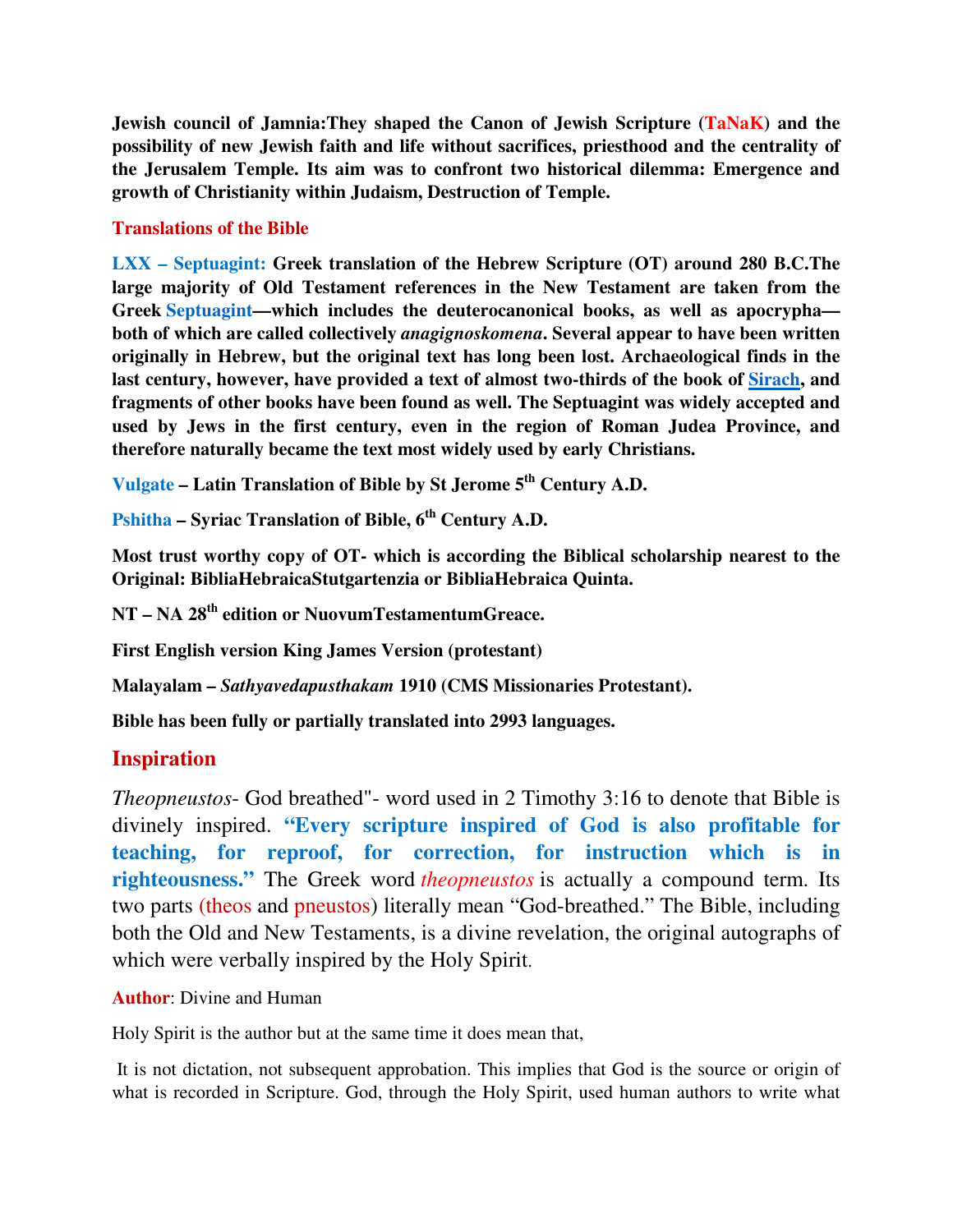He revealed in the Bible. They were not mere copyists or transcribers. The Holy Spirit guided and controlled the writers of Scripture, who used their own vocabularies and styles but wrote only what the Holy Spirit intended.<sup>6</sup> This is true only of the original manuscripts, not the copies or translations. Coherence and fidelity to the original text is the criterion that makes a translation sacred Scripture.

#### **Did the** *Haggiohraphers* **actually claim God guided their writings?**

#### **A) Old Testament Writers Claimed Their Message Was from God**

Isaiah 1:2 - The Lord has spoken.

Jeremiah 10:1,2 - Hear the word which the Lord speaks. Thus says the Lord...

Ezekiel 1:3 - The word of the Lord came expressly.

Hosea 1:1,2 - The word of the Lord that came ... the Lord began to speak by Hosea, the Lord said...

Jonah 1:1 - The word of the Lord came to Jonah.

Micah 1:1 - The word of the Lord that came to Micah.

Zech. 1:1 - The word of the Lord came to Zechariah.

#### **B) New Testament Writers Claimed Their Message Was from God**

1 Corinthians 14:37 - The things I write are commands of Lord.

Ephesians 3:3-5 - The things Paul wrote were made known to him by revelation. Formerly these things were not known but have now been revealed by the Spirit to apostles & prophets.

1 Thessalonians 4:15 - We say by the word of the Lord.

1 Timothy 4:1 - The Spirit expressly says.

[2 Thessalonians 3:12; John 12:48-50; Acts 16:32; Romans 1:16; 1 Thessalonians 1:5]

#### **C) Inspired Men Claimed that What Other Writers Wrote Was from God.**

Matthew 1:22 - A quotation was spoken by the Lord through the prophet.

Matthew 2:15 - Another passage was spoken by the Lord through the prophet.

Acts 1:16 - The Spirit spoke by the mouth of David.

Acts 28:25 - The Holy Spirit spoke by Isaiah ... prophet.

Hebrews 1:1,2 - God spoke in times past to the fathers by prophets. But now He has spoken to us by His Son.

Matthew 15:4 - Jesus Himself confirmed that Scriptures were from God. He quoted the Law revealed through Moses and said it was what God commanded.

Matthew 22:29-32 - He said the Scriptures were spoken by God.

1) The Bible is truly the Word of God, having infallible authority in all that it affirms or enjoins.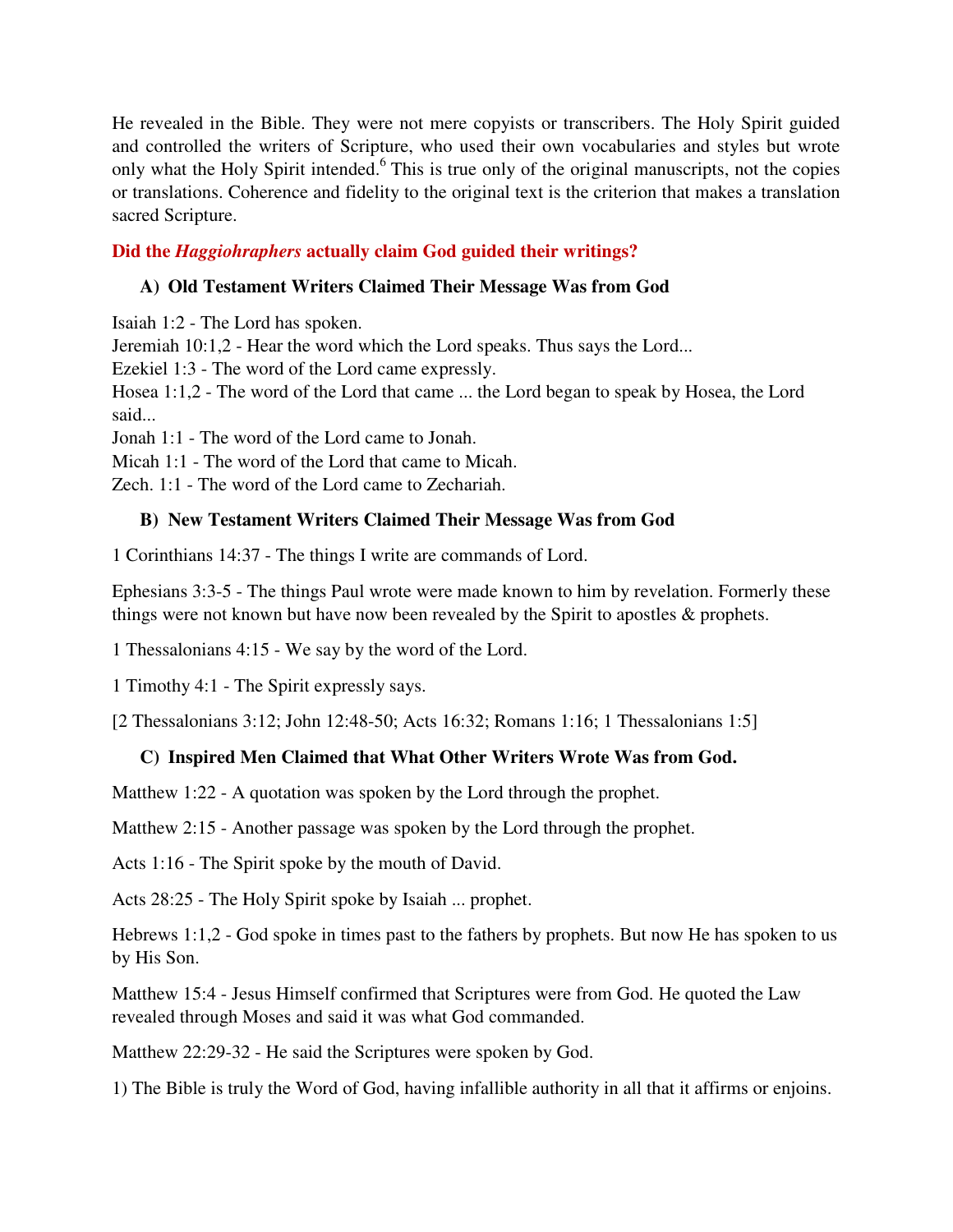(2) The Bible is truly the production of man. It is marked by all the evidence of human authorship as clearly and certainly as any other book ever written by man. Inspiration affects the will, the intelligence, and all the executive faculties of the writer.

(3) This two-fold authorship extends to every part of Scripture as well as to the general ideas expressed.

#### **Theories of Inspiration**

**Intuition or illumination theory.** It's not the writings that are inspired, but the writers themselves. Inspiration is merely superior insight on behalf of natural man into moral and religious truth. God inspired individuals who wrote scripture. If this were true, this type of inspiration could be claimed by Plato, Socrates and many others. Even today anybody who is similarly inspired could potentially write scripture.

**Dynamic inspiration.** This view believes God provided the enabling needed for the transmission of truth which the writers of scripture were commissioned to deliver. This made them infallible in matters of faith and practice but not in areas of nonreligious character.

**Neo-orthodox inspiration.** This view is similar to dynamic or partial inspiration. It maintains while there are supernatural elements present, the Bible contain errors and cannot be taken literally. Neo-orthodoxy maintains God speaks through scripture as a means of communicating truth to the individual. It elevates the subjective experience of the individual over scripture.

**Natural inspiration.** There is nothing supernatural about the Bible. The writers were just men who wrote books or letters the same way anybody would. Over time, the Bible came to hold special significance for Christians. This view holds the Bible is of an entirely human origin and no different than any other piece of literature.

**Conceptual inspiration.** The thoughts of scripture are inspired but the actual words used are not. Only the concepts or thoughts in the Bible were inspired. God gave ideas to the writers of scripture who did their best to convey those ideas in writing. This view weakens the concept of biblical inspiration, maintaining that God only inspired the concepts, and not the individual words written.

**Dictation theory.** The writers recorded God's words without any participation of their own styles or personalities. They mechanically recorded the words of scripture, much as a secretary might write down the words they were told to write.

**Verbal, plenary inspiration.** This view of Biblical inspiration holds that the Holy Spirit provided both verbal and plenary inspiration to the original writers. Both the words and message of scripture are inspired by God. Plenary means all the words used by the writers in their original manuscripts were equally inspired. Verbal means God directed the choice of the individual words used by the writers in their original manuscripts.

Vatican II said it best: "The books of Scripture, firmly, faithfully, and without error, teach that truth which God, for the sake of our salvation, wished to see confided to the sacred Scriptures" (*Dei Verbum*, no. 11). We believe the Bible was written, edited, and selected under the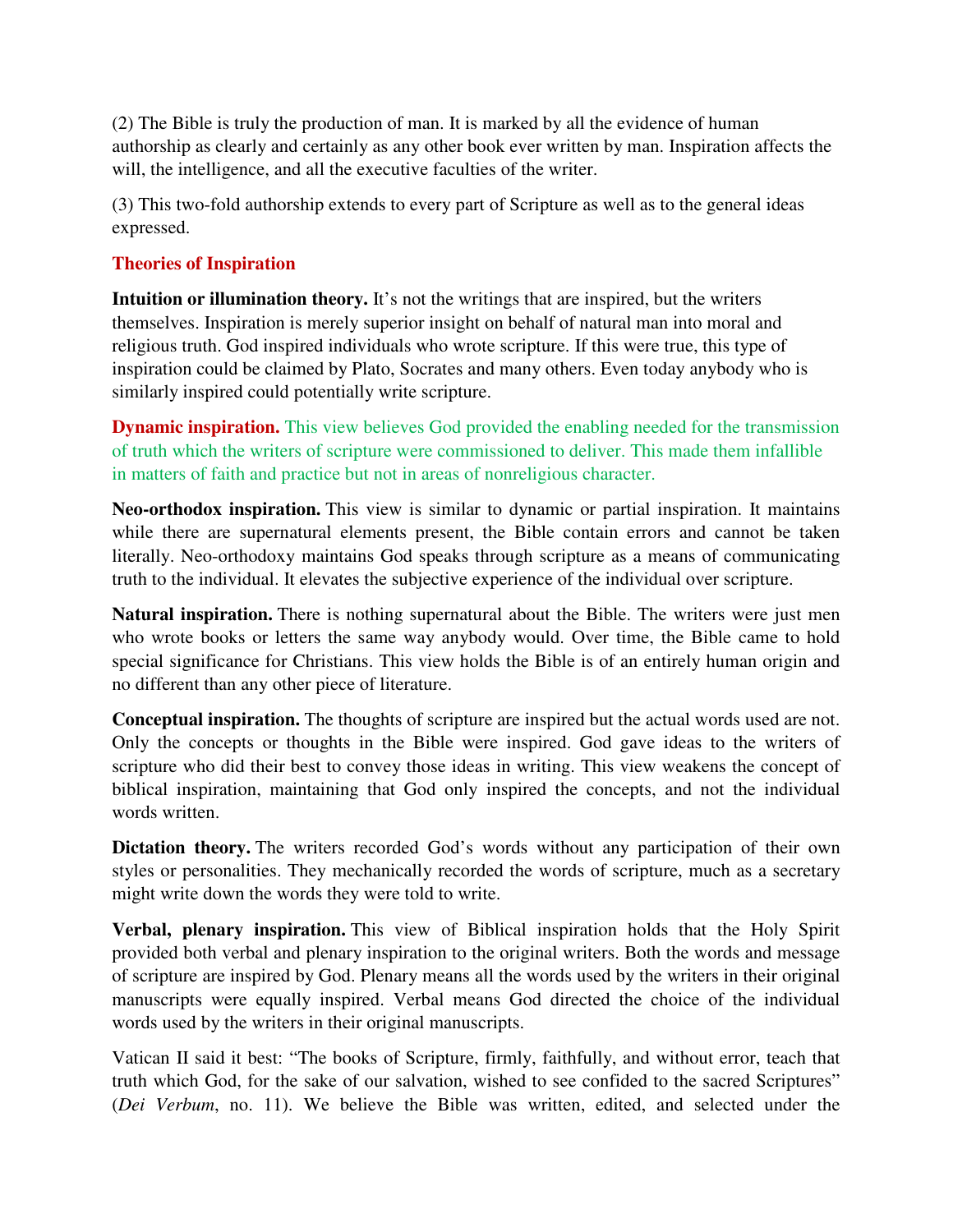inspiration of the Holy Spirit, that both Testaments are so inspired, and that God is their author in an ultimate sense. It should be noted that the word "author" in Latin has wider range than in English and means "producer" more than writer. That means God worked with the Bible's human authors, called "true authors" in *Dei Verbum*, using their skills to bring these truths to light. The human writers weren't simply taking dictation but were genuine collaborators in the message they rendered.

Inerrancy of the Scripture.Bible is without error, no error in matters concerning faith and morals. No error in message of salvation. But there are due to the human collaboration errors typographical and of non -religious matters.

### **Interpretation**

2 Peter, 1:20First, you must know this: No prophecy in Scripture is a matter of one's own interpretation.

**The Church's most extensive and authoritative teaching on the Scriptures is found in the Second Vatican Council's Dogmatic Constitution on Divine Revelation. It often is referred to by its first words in Latin, Dei Verbum (The Word of God), abbreviated below as DV.** 

#### **Dei Verbum, 12 (see also CCC, 109-114) offers principles for Catholic biblical scholarship.**

Historical Critical Exegesis-This exegesis is *historical*, because it tries to go back to the historical contexts in which the biblical texts were fashioned. This exegesis is *critical*, because it requires professional knowledge and judgment to determine, even to some extent, what the writer wanted to communicate and what sources were used.

#### **Principles of Interpretation**

#### **1. Identify the kind of literature your text is for insight into its meaning.**

Bible scholars call this the *genre* of the text. That means the general form the text takesnarrative, prophecy, poetry, history, gospel, and epistle.

#### **2. Consider the context of the passage for a better understanding of its meaning.**

This is often considered the first and most important principle for accurate interpretation. Bible scholars use the term *context* to discuss various aspects of the original writing of the text historical, social, political, religious, and literary. It is this literary concern I have in mind as the *context* of the passage.

#### **3. Try to discern the writer's intentions when he wrote the text.**

This principle of intentionality is critical for the expository preacher. You study the text not to find a sermon in it but to discover the writer's intended message.

Unless you can learn the intended meaning of the text writer, you will not be able to preach the message of the text in your sermon.